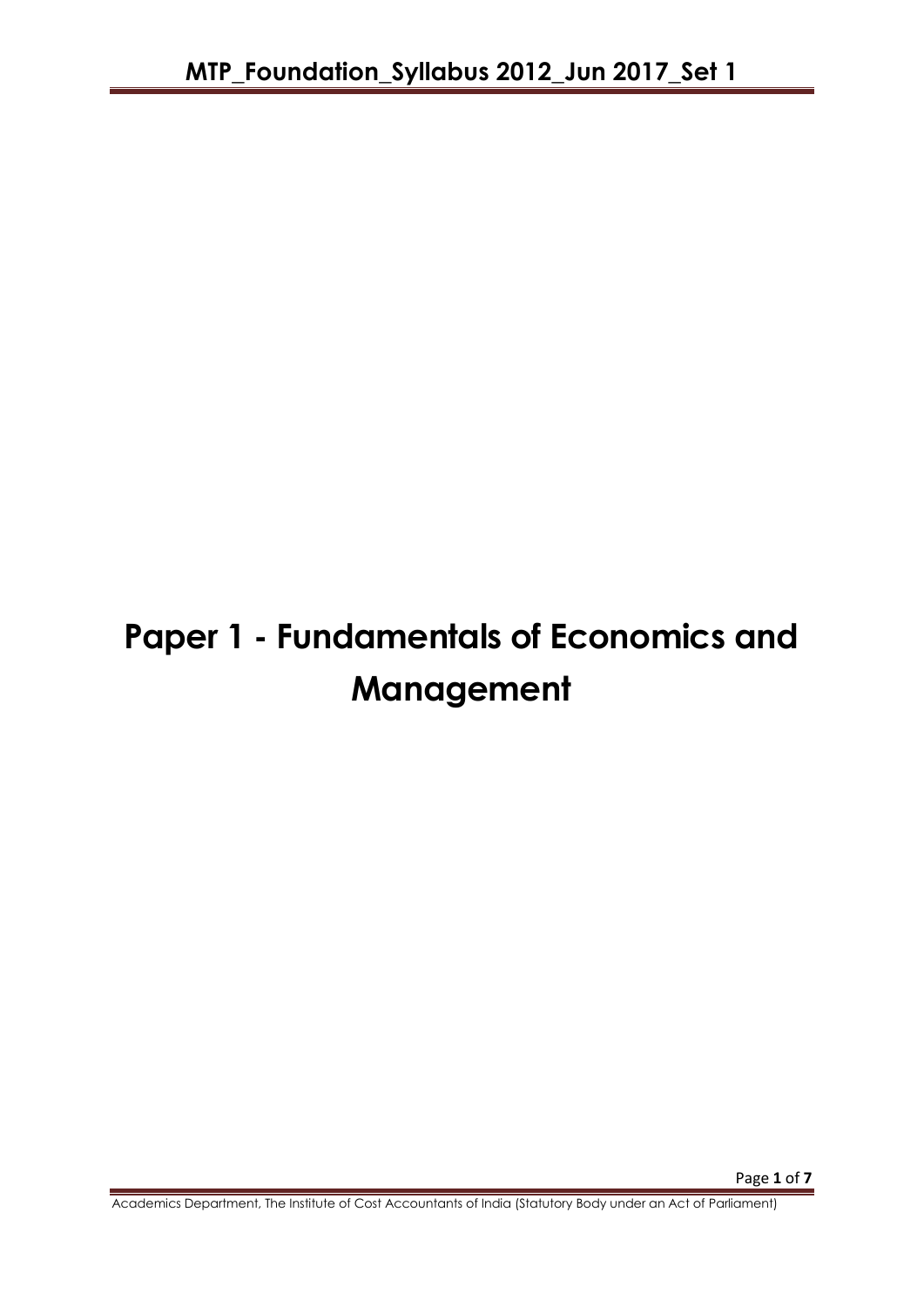# **Paper 1 - Fundamentals of Economics and Management**

| <b>Full Marks: 100</b> |                                                                                                                                                                                                                                       | Time allowed: 3 hours |
|------------------------|---------------------------------------------------------------------------------------------------------------------------------------------------------------------------------------------------------------------------------------|-----------------------|
|                        | I. Choose the correct answer from the given four alternatives:                                                                                                                                                                        | $[10 \times 1 = 10]$  |
|                        | 1. Who was the father of Economics<br>(a) Marshall<br>(b) Adam smith<br>(c) Robbins<br>(d) Keynes                                                                                                                                     |                       |
|                        | 2. Cetrisperibus means<br>(a) Demand constant<br>(b) supply constant<br>(c) other thing being constant<br>(d) none                                                                                                                    |                       |
|                        | 3. In the long run a firm in perfect competition earns<br>(a) Normal profit only<br>(b) Abnormal profit<br>(c) Average profit of past five years<br>(d) 12.33% profit on capital employed                                             |                       |
|                        | 4. A firm faces the shut down situation when<br>(a) Price is less than average variable cost<br>(b) Price is more than the average variable cost<br>(c) Price is equal to fixed cost<br>(d) Price is more than the average fixed cost |                       |
|                        | 5. Which shows the functional relationship between consumption and income<br>(a) Income function<br>(b) consumption function<br>(c) Saving function                                                                                   |                       |

(d) None

6. Real GDP is measured in\_\_\_\_\_\_\_\_\_\_\_\_\_\_\_\_\_\_\_\_\_\_\_ prices

- (a) Current year
- (b) Base year
- (c) 1980
- (d) 2000
- 7. CRR means
	- (a) Cumulative rate of return

Page **2** of **7**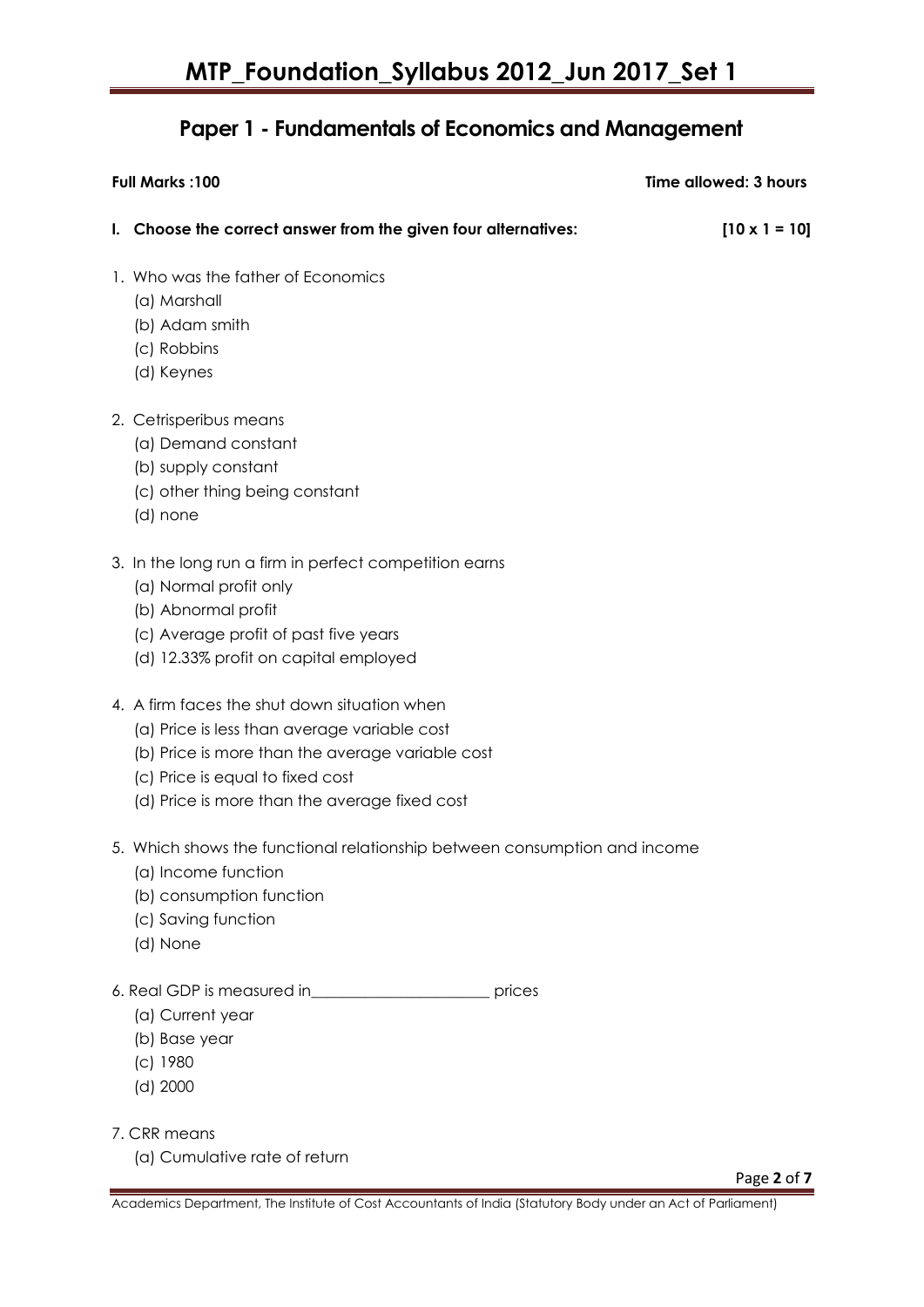- (b) Current rate of return
- (c) Cash Reserve Ratio
- (d) Current rate of Rupee
- 8. Nationalization of Banks took place in
	- (a) July 1969
	- (b) February 1977
	- (c) January 1960
	- (d) April 1989

#### 9. Disguised unemployment is mainly found in

- (a) Urban areas
- (b) Rural areas
- (c) Small scale sector
- (d) Highly qualified work force

### 10. Which of these is/are the features of an underdeveloped economy?

- (a) Greater inequalities
- (b) High incidence of unemployment
- (c) Orthodox means of production
- (d) All the three

#### **II. Fill in the blanks: [5 x 1 = 5]**

- 1. In deductive method the logic proceed from \_\_\_\_\_\_\_\_\_\_ to \_\_\_\_\_\_\_\_\_\_\_\_\_\_\_\_\_\_\_\_
- 2. Supply curve in the case of labour is
- 3. When the AC=MC then the average cost is \_\_\_\_\_\_\_\_\_\_\_\_\_\_\_\_\_\_
- 4. According to fisher theory money is demanded for \_\_\_\_\_\_\_\_\_\_\_\_\_\_\_\_\_\_ purpose
- 5. Credit creation is the function of \_\_\_\_\_\_\_\_\_\_\_\_\_ banks.

### **III.** Match the following  $[5 \times 1 = 5]$

| Column 'A' |                             | Column 'B' |            |
|------------|-----------------------------|------------|------------|
| Ι.         | <b>Bank Rate</b>            | A          | Savings    |
| 2.         | Interdependence             | B          | Manila     |
| 3.         | MPC.                        |            | <b>RBI</b> |
| 4.         | <b>Liquidity Preference</b> | D          | Keynes     |
| 5.         | <b>ADB</b>                  | E          | Oligopoly  |

### **IV. State whether the following statement is True (or) False. [5 x 1 = 5]**

1. Tramways is an example of perfect market.

2. Income method is also called value added method.

Page **3** of **7**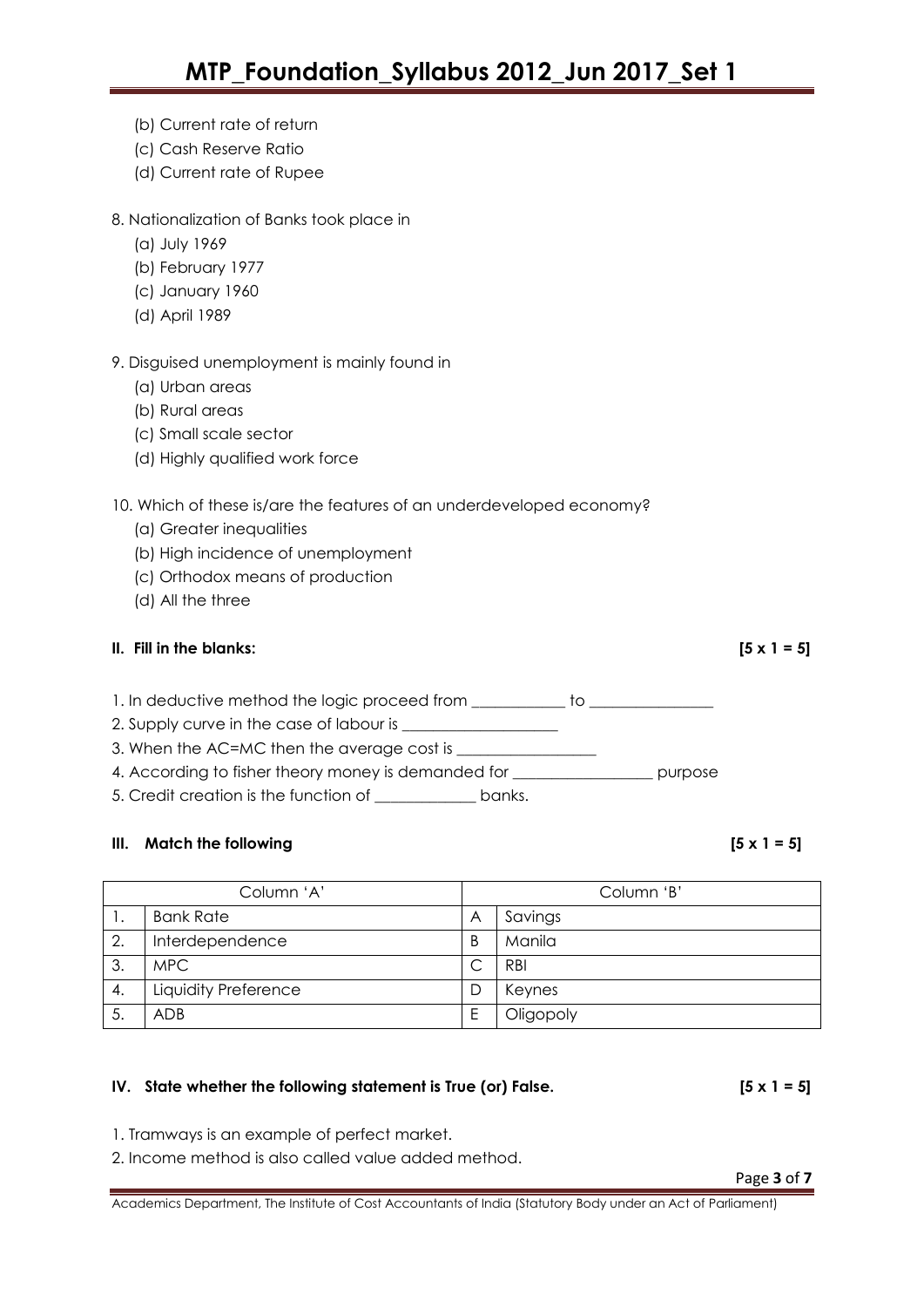# **MTP\_Foundation\_Syllabus 2012\_Jun 2017\_Set 1**

- 3. There is a direct relationship between price level and value of money.
- 4. Welfare of the people depends upon the distribution of national income.
- 5. The insurance sector allowing foreign direct investment.

| V. Give the answer in one sentence for any five from the following: |  |  |  |
|---------------------------------------------------------------------|--|--|--|
|                                                                     |  |  |  |
| 1. Marginal Utility                                                 |  |  |  |
| 2. Demand Forecasting                                               |  |  |  |
| 3. Deficit Finance                                                  |  |  |  |
| 4. Bank Rate                                                        |  |  |  |
| 5. Density of Population                                            |  |  |  |
| 6. Marginal Revenue                                                 |  |  |  |
| 7. What is Monopoly?                                                |  |  |  |

8. RBI.

#### **VI. Answer any one of the following [1×10= 10]**

- 1. Define National Income and explain the methods of measurement of National Income and State any five problems involved in the calculation of National Income.
- 2. Explain the functions of Reserve Bank of India.

#### VII. Answer any two of the following **VII.** Answer any two of the following

- 1. State the determinants of Elasticity of Demand.
- 2. What are the features of Monopoly?
- 3. State the differences between fixed costs and variable costs?
- 4. What are the Internal Economies?

#### **PART B (50 Marks) (Fundamentals of Management)**

#### **I. Choose the correct answer from the given four alternatives: [10×1 = 10]**

- 1. Which is not one of Fayol's principles:
	- (a)Authority and responsibility
	- (b)Line of authority
	- (c)Globalization
	- (d)Unity of command

## 2. Which of the following is not a fundamental characteristics of Bureaucratic Management?

- (a)Specialisation of labour
- (b)Well defined hierarchy
- (c)Striving to be a 'first-class worker'

Page **4** of **7**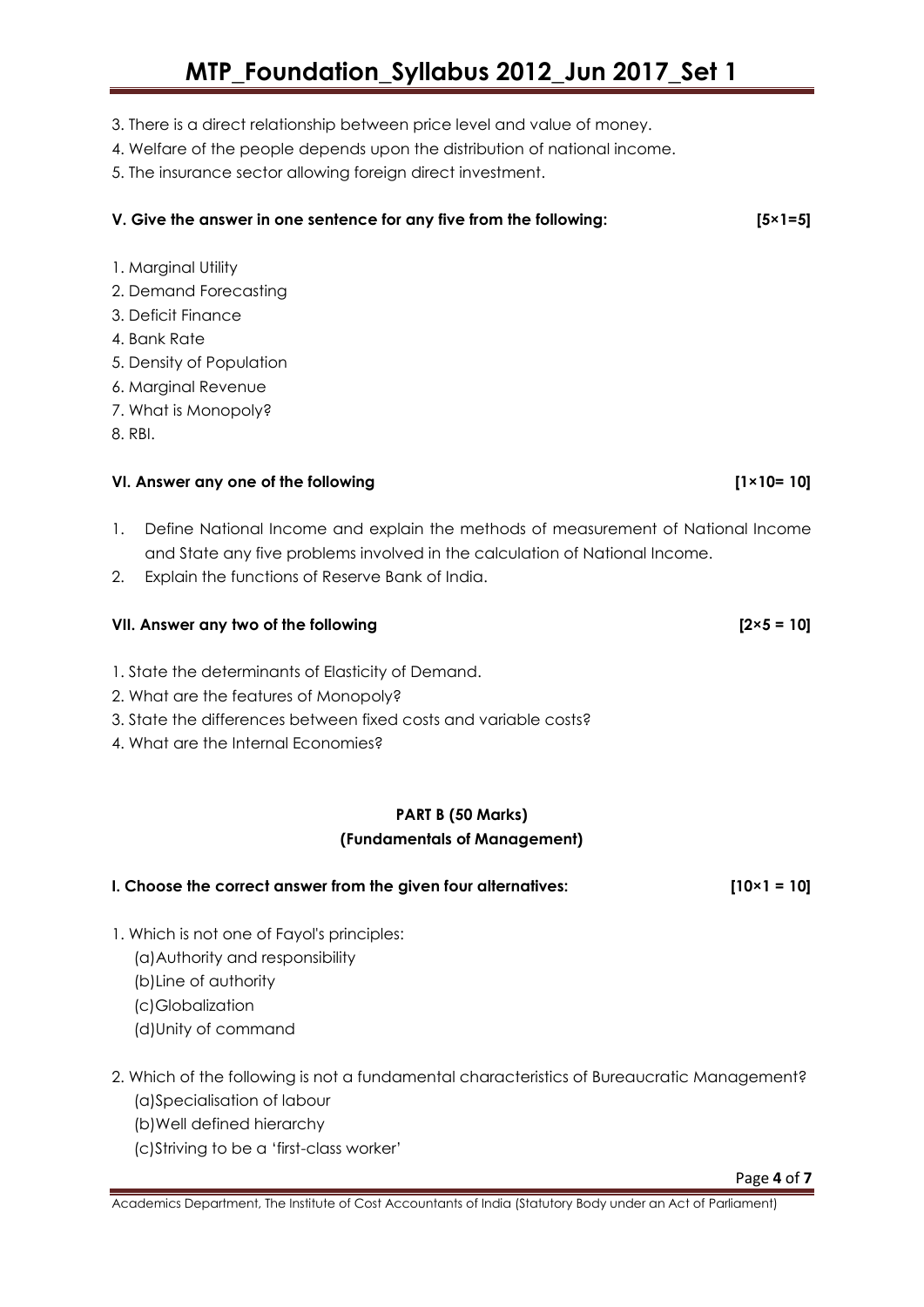(d)Formal rules and regulations.

- 3. According to Fayol's 14 principles of management, 'esprit de corps' refers to which of the following?
	- (a)Being treated fairly and kindly.
	- (b)Spirit of the corporation.
	- (c)Team work and harmony.
	- (d)Spirit of work.

#### 4. What is the meaning of the acronym HRM?

- (a) Humane Resource Management.
- (b) Humanistic Resource Management.
- (c) Human Resource Management.
- (d) Human Relations Management.
- 5. The standard performances need to be adjusted after measuring with:
	- (a) actual performances
	- (b) costs
	- (c) time involved
	- (d) external factors
- 6. Theory \_\_\_\_\_\_\_\_\_\_\_\_\_ is based on positive assumptions about workers.
	- (a) Z
	- (b) X
	- (c) Y
	- (d) C

#### 7. What does ERG stands for

- (a) Effective, readiness and growth
- (b) Expectancy, real and exist
- (c) Existence, relatedness and growth
- (d) Excellent relationship and growth.
- 8. Classification of groups into Natural groups, Family groups and organized groups according to
	- (a) Sayles
	- (b) Mayo and Lombard
	- (c) Dalton's
	- (d) None of the above
- 9. Propinquity means
	- (a) Nearness
	- (b) Farness
	- (c) Closeness

Page **5** of **7**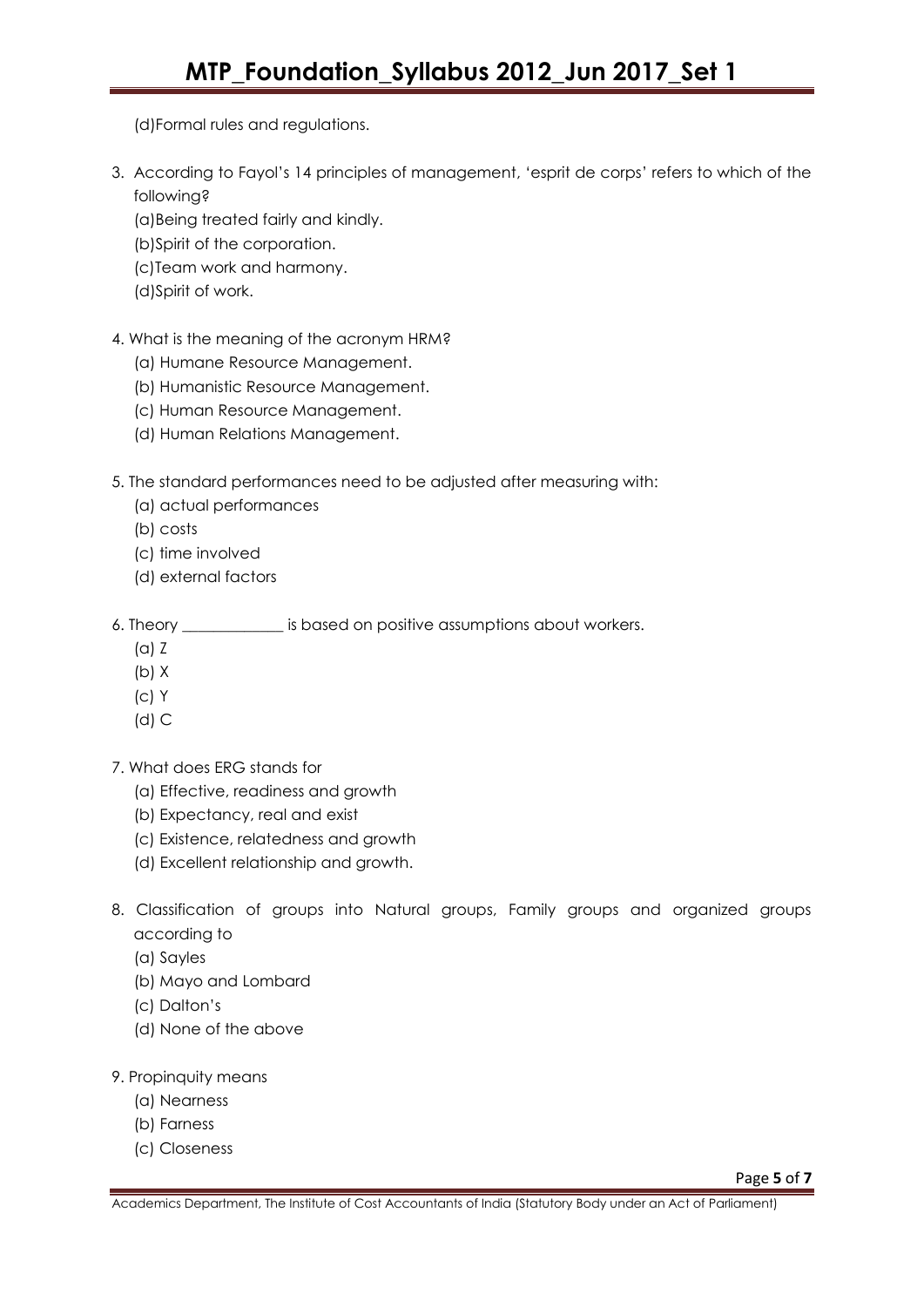(d) All of the above

10. Which of the following is a stage in the conflict process?

- (a) functional conflict
- (b) dysfunctional conflict
- (c) hindering conflict
- (d) incompatibility

#### **II.** Fill in the blanks:  $[5 \times 1 = 5]$

1. Father of Scientific Management is \_\_\_\_\_\_\_\_\_\_

2. **Example 2.** The means transfer of authority from one individual to another.

3. Span of Control is based on the theory of relationships propounded by

- 4. Free Rein Leadership is also known as
- 5. \_\_\_\_\_\_\_\_\_\_\_\_\_\_\_ happens because people have different beliefs, priorities and interests and sometimes those interests clash.

### **III.** Match the following [5×1 =5]

| Column 'A' |                       | Column 'B' |                                     |
|------------|-----------------------|------------|-------------------------------------|
|            | Henry Fayol           | A          | Prof Douglas Mc Gregor              |
| 2.         | Encoding              | B          | Predicting the future events        |
| 3.         | Supervision           |            | Father of Modern Management         |
| 4.         | Theory X and Theory Y | D          | Selection of Language               |
|            | Forecasting           |            | Overseeing the subordinates at work |

#### **IV. State whether the following statement is True (or) False. [5×1 =5]**

- 1. Recruitment sources are always external.
- 2. Planning is an intellectual process.
- 3. Authority is vested in a position.
- 4. The process of communication: Sender Decoding– Transmission of Message Receiver Encoding – Feedback.
- 5. Management is a science as well as an art.

#### **V. Define any Five of the following: [5×1= 5]**

- 1. Span of Control
- 2. Planning.
- 3. Control.
- 4. Espirit de corps
- 5. Democratic Leadership
- 6. Decoding
- 7. Apathetic Groups

Page **6** of **7**